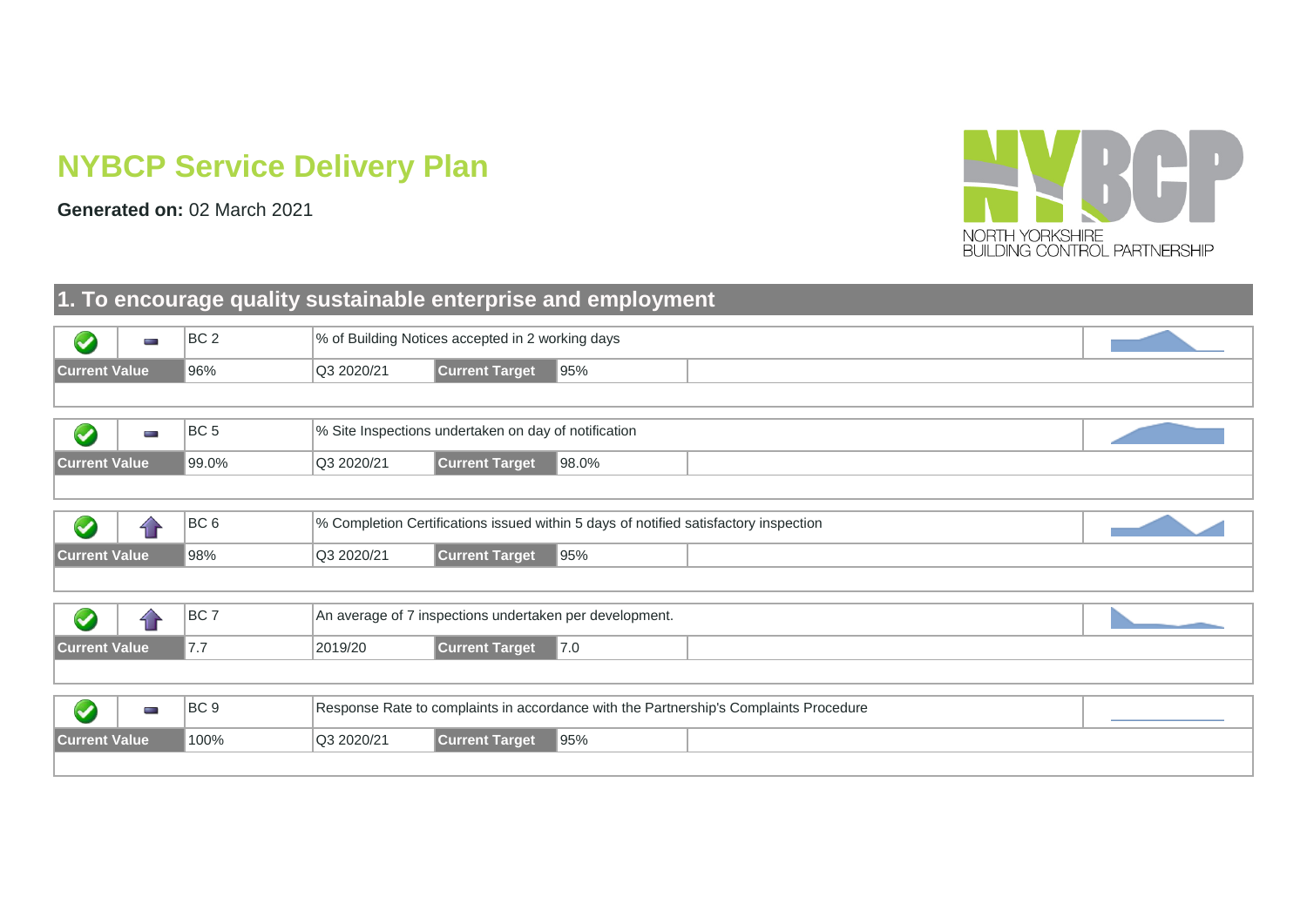|                      |              | <b>BC 11</b>                                                                 |            |                                                       | % of Market Share within Schedule 2 & 3 Domestic and Commercial Developments |  |  |
|----------------------|--------------|------------------------------------------------------------------------------|------------|-------------------------------------------------------|------------------------------------------------------------------------------|--|--|
| <b>Current Value</b> |              | 60%                                                                          | 2019/20    | <b>Current Target</b>                                 | 60%                                                                          |  |  |
|                      |              | This figure does include reversion applications.                             |            |                                                       |                                                                              |  |  |
|                      |              | BC <sub>1</sub>                                                              |            | % Check full plan applications within 10 working days |                                                                              |  |  |
| <b>Current Value</b> |              | 65%                                                                          | Q3 2020/21 | <b>Current Target</b>                                 | 90%                                                                          |  |  |
|                      |              |                                                                              |            |                                                       |                                                                              |  |  |
|                      |              | BC <sub>3</sub>                                                              |            |                                                       | % Full Plans approved within statutory time period 2 months                  |  |  |
| <b>Current Value</b> |              | 99.0%                                                                        | Q3 2020/21 | <b>Current Target</b>                                 | 100.0%                                                                       |  |  |
|                      |              | 3 old applications are showing in the enterprise graphs that can be ignored. |            |                                                       |                                                                              |  |  |
|                      | <b>STATE</b> | BC <sub>4</sub>                                                              |            | % Full Plans applications approved first time.        |                                                                              |  |  |
| <b>Current Value</b> |              | 84%                                                                          | Q3 2020/21 | <b>Current Target</b>                                 | 92%                                                                          |  |  |
|                      |              |                                                                              |            |                                                       |                                                                              |  |  |
|                      |              | <b>BC 18</b>                                                                 |            |                                                       | % of fee earning applications/notifications submitted electronically         |  |  |
| <b>Current Value</b> |              | 20%                                                                          | Q3 2020/21 | <b>Current Target</b>                                 | 52%                                                                          |  |  |

# **2. To act and lead by example as a reputable employer**

|               |                                                                             |  | <b>BC 13</b> |         |                                   | No. of hours CPD Training by professional staff every year (Annual Target 20hrs) |  |  |  |  |  |  |
|---------------|-----------------------------------------------------------------------------|--|--------------|---------|-----------------------------------|----------------------------------------------------------------------------------|--|--|--|--|--|--|
| Current Value |                                                                             |  | 20.00hrs     | 2020/21 | <b>Current Target</b><br>20.00hrs |                                                                                  |  |  |  |  |  |  |
|               | Increased NYCC E-learning due to Covid-19 situation.                        |  |              |         |                                   |                                                                                  |  |  |  |  |  |  |
|               | <b>BC 17</b><br>Number of days lost sickness absence per officer            |  |              |         |                                   |                                                                                  |  |  |  |  |  |  |
|               | <b>Current Value</b><br><b>Current Target</b><br>0.54<br>Q3 2020/21<br>1.25 |  |              |         |                                   |                                                                                  |  |  |  |  |  |  |
|               |                                                                             |  |              |         |                                   |                                                                                  |  |  |  |  |  |  |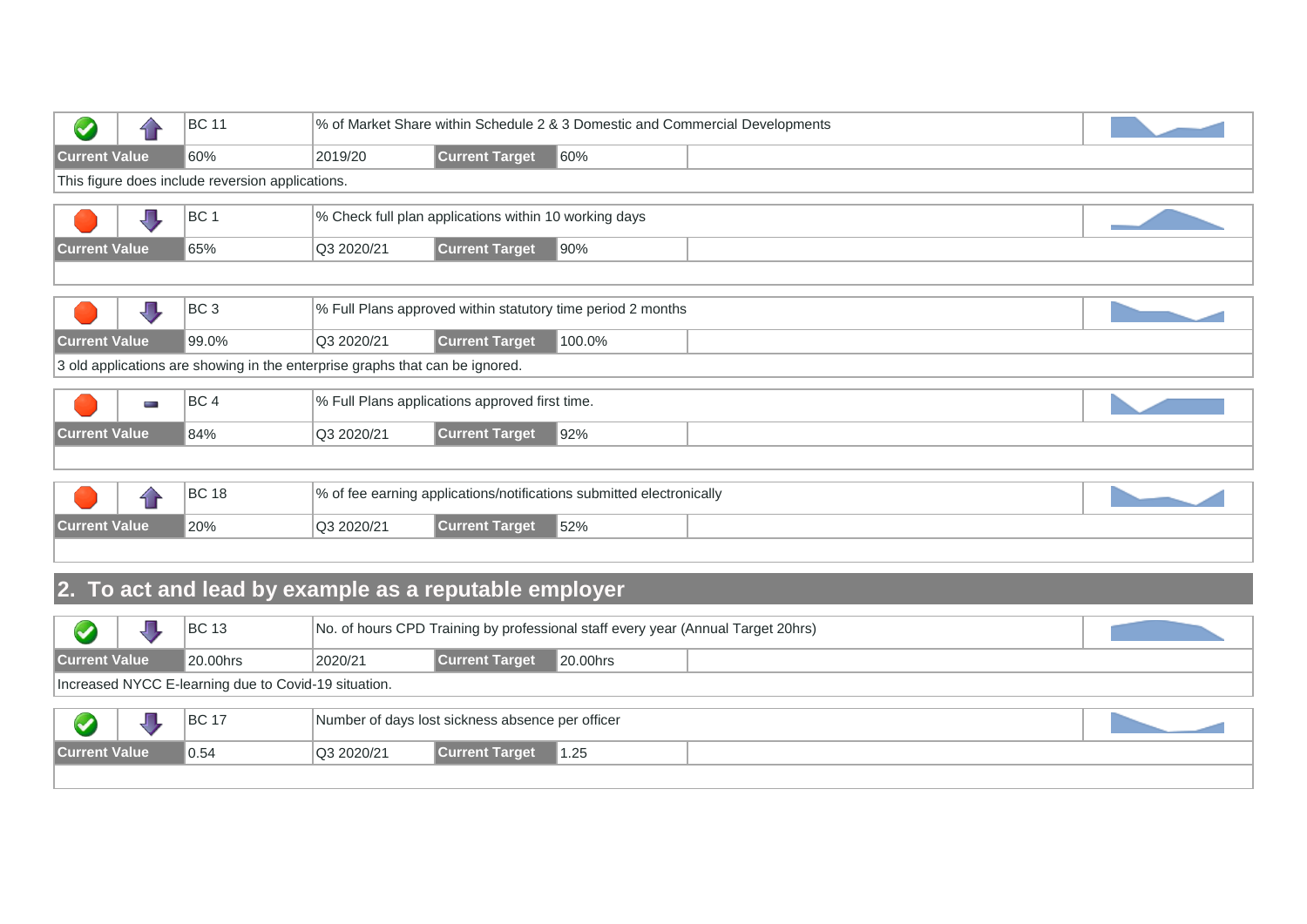### **3. To promote health provision**

|                      | P.      | BC <sub>2</sub> |            | % of Building Notices accepted in 2 working days        |       |                                                                                       |  |
|----------------------|---------|-----------------|------------|---------------------------------------------------------|-------|---------------------------------------------------------------------------------------|--|
| <b>Current Value</b> |         | 96%             | Q3 2020/21 | <b>Current Target</b>                                   | 95%   |                                                                                       |  |
|                      |         |                 |            |                                                         |       |                                                                                       |  |
| $\blacktriangledown$ | and the | BC <sub>5</sub> |            | % Site Inspections undertaken on day of notification    |       |                                                                                       |  |
| <b>Current Value</b> |         | 99.0%           | Q3 2020/21 | <b>Current Target</b>                                   | 98.0% |                                                                                       |  |
|                      |         |                 |            |                                                         |       |                                                                                       |  |
|                      |         | BC <sub>6</sub> |            |                                                         |       | % Completion Certifications issued within 5 days of notified satisfactory inspection  |  |
| <b>Current Value</b> |         | 98%             | Q3 2020/21 | <b>Current Target</b>                                   | 95%   |                                                                                       |  |
|                      |         |                 |            |                                                         |       |                                                                                       |  |
|                      |         | BC <sub>7</sub> |            | An average of 7 inspections undertaken per development. |       |                                                                                       |  |
| <b>Current Value</b> |         | 7.7             | 2019/20    | <b>Current Target</b>                                   | 7.0   |                                                                                       |  |
|                      |         |                 |            |                                                         |       |                                                                                       |  |
| $\blacktriangledown$ |         | BC <sub>8</sub> |            | Dangerous structures inspected within 2 hours.          |       |                                                                                       |  |
| <b>Current Value</b> |         | 96%             | 2019/20    | <b>Current Target</b>                                   | 90%   |                                                                                       |  |
|                      |         |                 |            |                                                         |       |                                                                                       |  |
| ✔                    | ł       | BC <sub>9</sub> |            |                                                         |       | Response Rate to complaints in accordance with the Partnership's Complaints Procedure |  |
| <b>Current Value</b> |         | 100%            | Q3 2020/21 | <b>Current Target</b>                                   | 95%   |                                                                                       |  |
|                      |         |                 |            |                                                         |       |                                                                                       |  |
|                      |         | BC <sub>1</sub> |            | % Check full plan applications within 10 working days   |       |                                                                                       |  |
| <b>Current Value</b> |         | 65%             | Q3 2020/21 | <b>Current Target</b>                                   | 90%   |                                                                                       |  |
|                      |         |                 |            |                                                         |       |                                                                                       |  |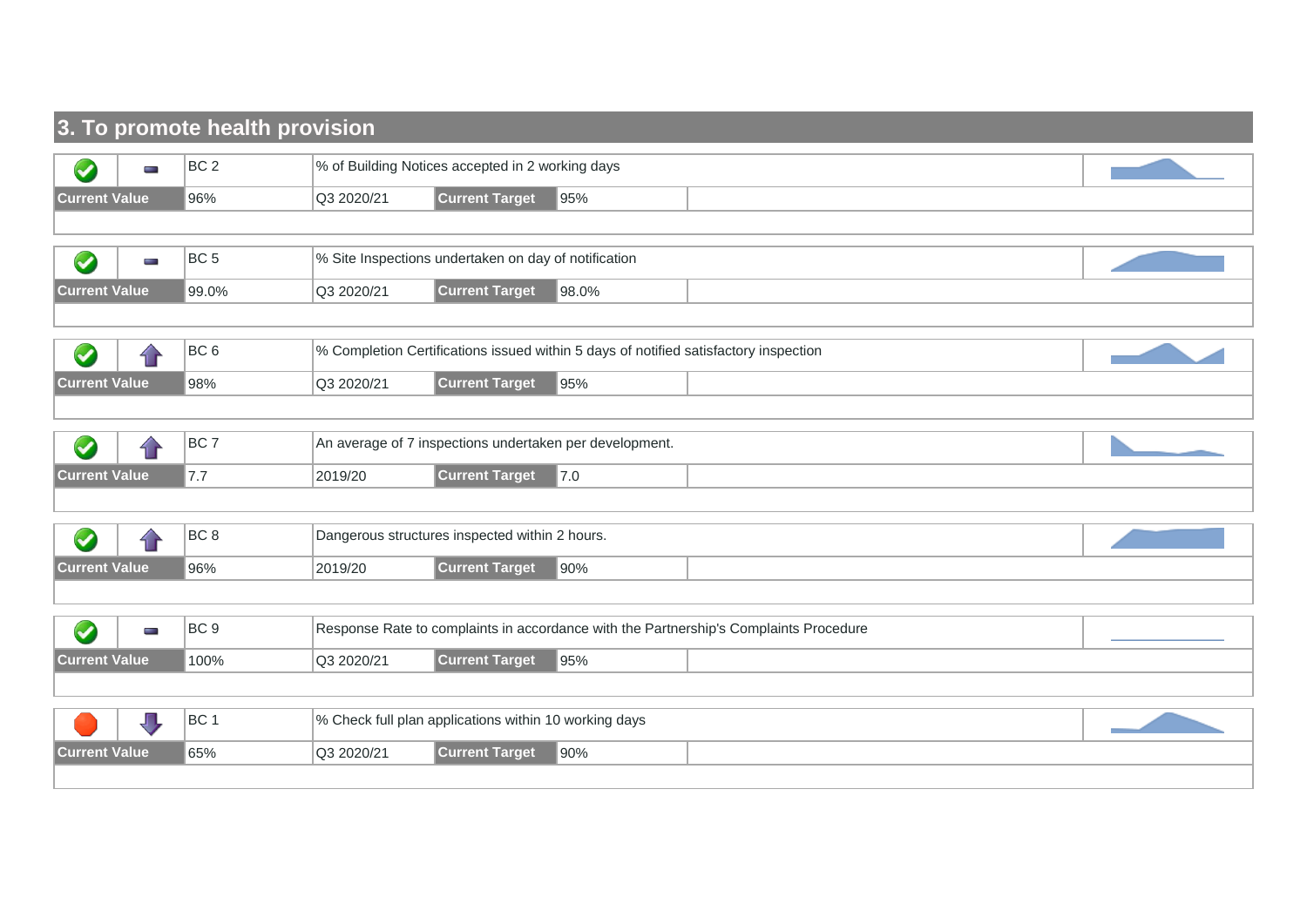|                      | R∩<br>◡ |            |                       | √% Full Plans approved within statutory time period 2 months |  |
|----------------------|---------|------------|-----------------------|--------------------------------------------------------------|--|
| <b>Current Value</b> | ∣99.0%  | Q3 2020/21 | <b>Current Target</b> | 100.0%                                                       |  |

3 old applications are showing in the enterprise graphs that can be ignored.

### **4. To protect environmental quality and safety by promoting green issues**

| $\blacktriangledown$ | ł  | BC <sub>5</sub>                                      |            | % Site Inspections undertaken on day of notification  |                                                                                  |  |  |
|----------------------|----|------------------------------------------------------|------------|-------------------------------------------------------|----------------------------------------------------------------------------------|--|--|
| <b>Current Value</b> |    | 99.0%                                                | Q3 2020/21 | <b>Current Target</b>                                 | 98.0%                                                                            |  |  |
|                      |    |                                                      |            |                                                       |                                                                                  |  |  |
|                      |    |                                                      |            |                                                       |                                                                                  |  |  |
| $\blacktriangledown$ |    | BC <sub>7</sub>                                      |            |                                                       | An average of 7 inspections undertaken per development.                          |  |  |
| <b>Current Value</b> |    | 7.7                                                  | 2019/20    | <b>Current Target</b>                                 | $\vert$ 7.0                                                                      |  |  |
|                      |    |                                                      |            |                                                       |                                                                                  |  |  |
|                      |    |                                                      |            |                                                       |                                                                                  |  |  |
| $\blacktriangledown$ | Л, | <b>BC 13</b>                                         |            |                                                       | No. of hours CPD Training by professional staff every year (Annual Target 20hrs) |  |  |
| <b>Current Value</b> |    | 20.00hrs                                             | 2020/21    | <b>Current Target</b>                                 | 20.00hrs                                                                         |  |  |
|                      |    | Increased NYCC E-learning due to Covid-19 situation. |            |                                                       |                                                                                  |  |  |
|                      |    |                                                      |            |                                                       |                                                                                  |  |  |
|                      | JЦ | BC <sub>1</sub>                                      |            | % Check full plan applications within 10 working days |                                                                                  |  |  |
| <b>Current Value</b> |    | 65%                                                  | Q3 2020/21 | <b>Current Target</b>                                 | 90%                                                                              |  |  |
|                      |    |                                                      |            |                                                       |                                                                                  |  |  |
|                      |    |                                                      |            |                                                       |                                                                                  |  |  |
|                      |    | <b>BC 18</b>                                         |            |                                                       | % of fee earning applications/notifications submitted electronically             |  |  |
| <b>Current Value</b> |    | 20%                                                  | Q3 2020/21 | <b>Current Target</b>                                 | 52%                                                                              |  |  |
|                      |    |                                                      |            |                                                       |                                                                                  |  |  |

### **5. To promote community safety**

|     | ◡ | An     | velopment.<br>r inspections undertaken per |         |  |  |  |  |
|-----|---|--------|--------------------------------------------|---------|--|--|--|--|
| zuu | . | )19/20 |                                            | $\cdot$ |  |  |  |  |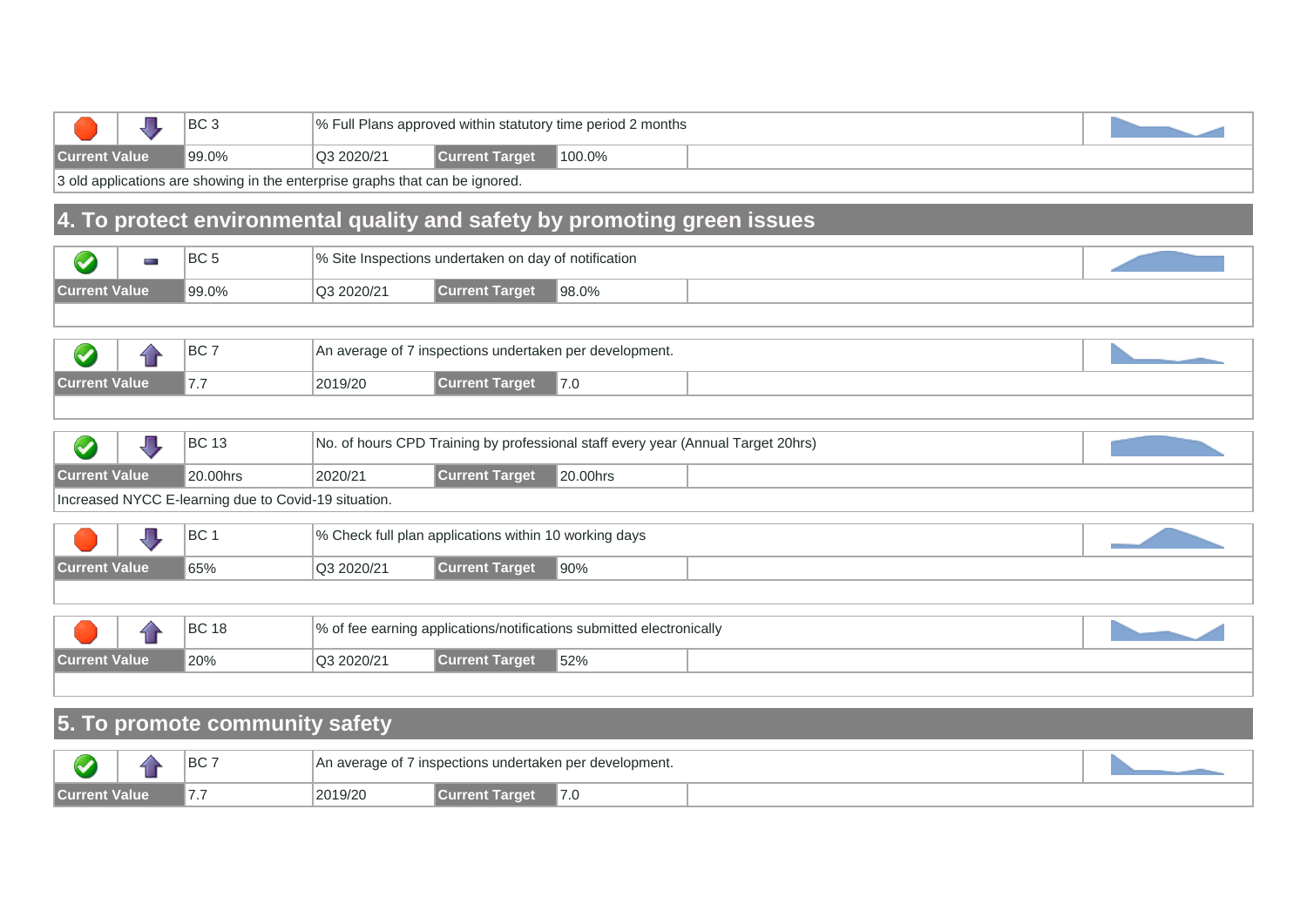|                      |                                                      | <b>BC 13</b> |         |                | No. of hours CPD Training by professional staff every year (Annual Target 20hrs) |  |  |  |  |  |
|----------------------|------------------------------------------------------|--------------|---------|----------------|----------------------------------------------------------------------------------|--|--|--|--|--|
| <b>Current Value</b> |                                                      | 20.00hrs     | 2020/21 | Current Target | 20.00hrs                                                                         |  |  |  |  |  |
|                      | Increased NYCC E-learning due to Covid-19 situation. |              |         |                |                                                                                  |  |  |  |  |  |

|               | $\sim$<br>ື |         | % Check full plan applications within 10 working days |     |  |
|---------------|-------------|---------|-------------------------------------------------------|-----|--|
| Current value | <b>165%</b> | 0.00010 | <u>sourrents</u><br>.<br>ግልማል                         | 90% |  |
|               |             |         |                                                       |     |  |

## **6. To provide suitable, quality and affordable housing**

|                 | IDCF<br>DU. | $\overline{O}$ | % Site Inspections undertaken on day of notification |          |  |
|-----------------|-------------|----------------|------------------------------------------------------|----------|--|
| <b>nt Value</b> | ¶99.0%      | Q3 2020/21     | FI CA<br>.                                           | $98.0\%$ |  |
|                 |             |                |                                                      |          |  |

|        |  |               | 0/ | Certifications issued within 5 days. | s of notified satisfactorv i | nspection |  |
|--------|--|---------------|----|--------------------------------------|------------------------------|-----------|--|
| 7allud |  | $\sqrt{98\%}$ |    |                                      | 95%                          |           |  |

|                  |       | BC                                                     |         |                      | ' inspections undertaken per development. |  |
|------------------|-------|--------------------------------------------------------|---------|----------------------|-------------------------------------------|--|
| <b>Tourfelly</b> | value | $\overline{\phantom{a}}$ $\overline{\phantom{a}}$<br>. | 2019/20 | <b>TELL</b><br>णाज्य | 7.0                                       |  |

|                      |                                                                                                  |  | BC <sub>9</sub> | Response Rate to complaints in accordance with the Partnership's Complaints Procedure |                       |          |  |  |  |
|----------------------|--------------------------------------------------------------------------------------------------|--|-----------------|---------------------------------------------------------------------------------------|-----------------------|----------|--|--|--|
| <b>Current Value</b> |                                                                                                  |  | 100%            | Q3 2020/21                                                                            | <b>Current Target</b> | ∥95%     |  |  |  |
|                      |                                                                                                  |  |                 |                                                                                       |                       |          |  |  |  |
|                      | No. of hours CPD Training by professional staff every year (Annual Target 20hrs)<br><b>BC 13</b> |  |                 |                                                                                       |                       |          |  |  |  |
|                      |                                                                                                  |  |                 |                                                                                       |                       |          |  |  |  |
| <b>Current Value</b> |                                                                                                  |  | 20.00hrs        | 2020/21                                                                               | <b>Current Target</b> | 20.00hrs |  |  |  |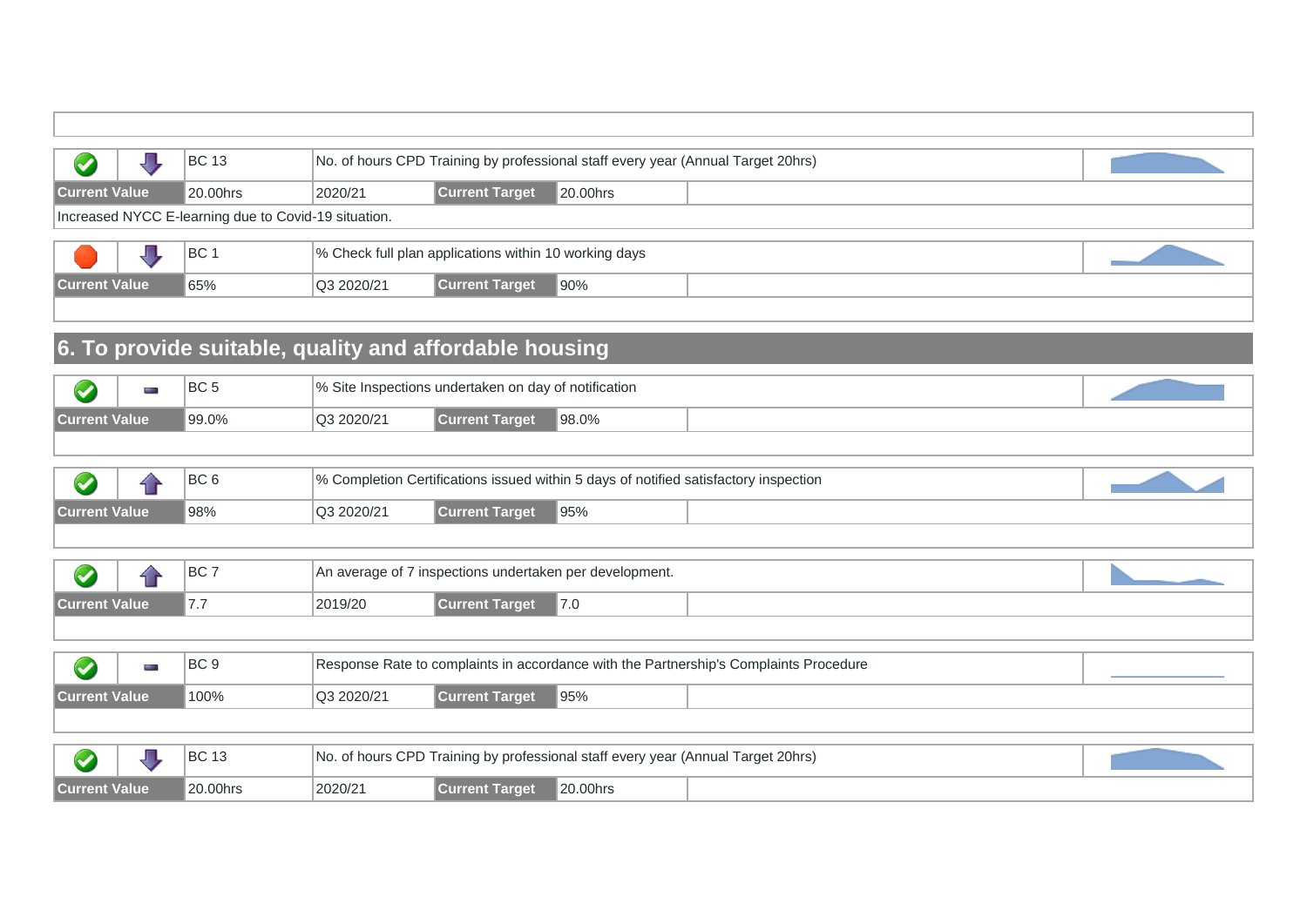| Increased NYCC E-learning due to Covid-19 situation.                         |   |                                                     |                                                       |                                                             |        |  |  |  |  |  |  |
|------------------------------------------------------------------------------|---|-----------------------------------------------------|-------------------------------------------------------|-------------------------------------------------------------|--------|--|--|--|--|--|--|
|                                                                              |   | BC 1                                                | % Check full plan applications within 10 working days |                                                             |        |  |  |  |  |  |  |
| <b>Current Value</b>                                                         |   | 65%                                                 | Q3 2020/21                                            | <b>Current Target</b>                                       | 90%    |  |  |  |  |  |  |
|                                                                              |   |                                                     |                                                       |                                                             |        |  |  |  |  |  |  |
|                                                                              | ᆜ | BC <sub>3</sub>                                     |                                                       | % Full Plans approved within statutory time period 2 months |        |  |  |  |  |  |  |
| <b>Current Value</b>                                                         |   | 99.0%                                               | Q3 2020/21                                            | <b>Current Target</b>                                       | 100.0% |  |  |  |  |  |  |
| 3 old applications are showing in the enterprise graphs that can be ignored. |   |                                                     |                                                       |                                                             |        |  |  |  |  |  |  |
|                                                                              |   | % of Market Share within Schedule 1<br><b>BC 10</b> |                                                       |                                                             |        |  |  |  |  |  |  |

## **7. To provide for vulnerable residents**

**Current Value** 18% 2019/20 **Current Target** 40%

|                                                      |  |           | No. of hours CPD Training by professional staff every year (Annual Target 20hrs) |                |           |  |  |  |  |
|------------------------------------------------------|--|-----------|----------------------------------------------------------------------------------|----------------|-----------|--|--|--|--|
| <b>Current Value</b>                                 |  | ∛20.00hrs | 2020/21                                                                          | Current Tarqet | 120.00hrs |  |  |  |  |
| Increased NYCC E-learning due to Covid-19 situation. |  |           |                                                                                  |                |           |  |  |  |  |

### **8. To maximise profitability**

|                                                                                                                                                                                                                                         |                                                                            | <b>BC 15</b> | Total cost of providing service per head of population not to exceed budget |  |  |  |  |  |  |
|-----------------------------------------------------------------------------------------------------------------------------------------------------------------------------------------------------------------------------------------|----------------------------------------------------------------------------|--------------|-----------------------------------------------------------------------------|--|--|--|--|--|--|
|                                                                                                                                                                                                                                         | <b>Current Value</b><br><b>Current Target</b><br>0.53<br>2019/20<br>  0.89 |              |                                                                             |  |  |  |  |  |  |
| Total income received from partner authorities = £343,740<br>Pay back to partner authorities = £140,000<br>Population = $385,100$ .<br>$Value = £343,740 - £140,000 = £203,740/385,100 = £0.53$<br>$Target = £343,740/385,100 = £0.89.$ |                                                                            |              |                                                                             |  |  |  |  |  |  |
| <b>BC 16</b><br>Total cost to each Council not to exceed budget                                                                                                                                                                         |                                                                            |              |                                                                             |  |  |  |  |  |  |